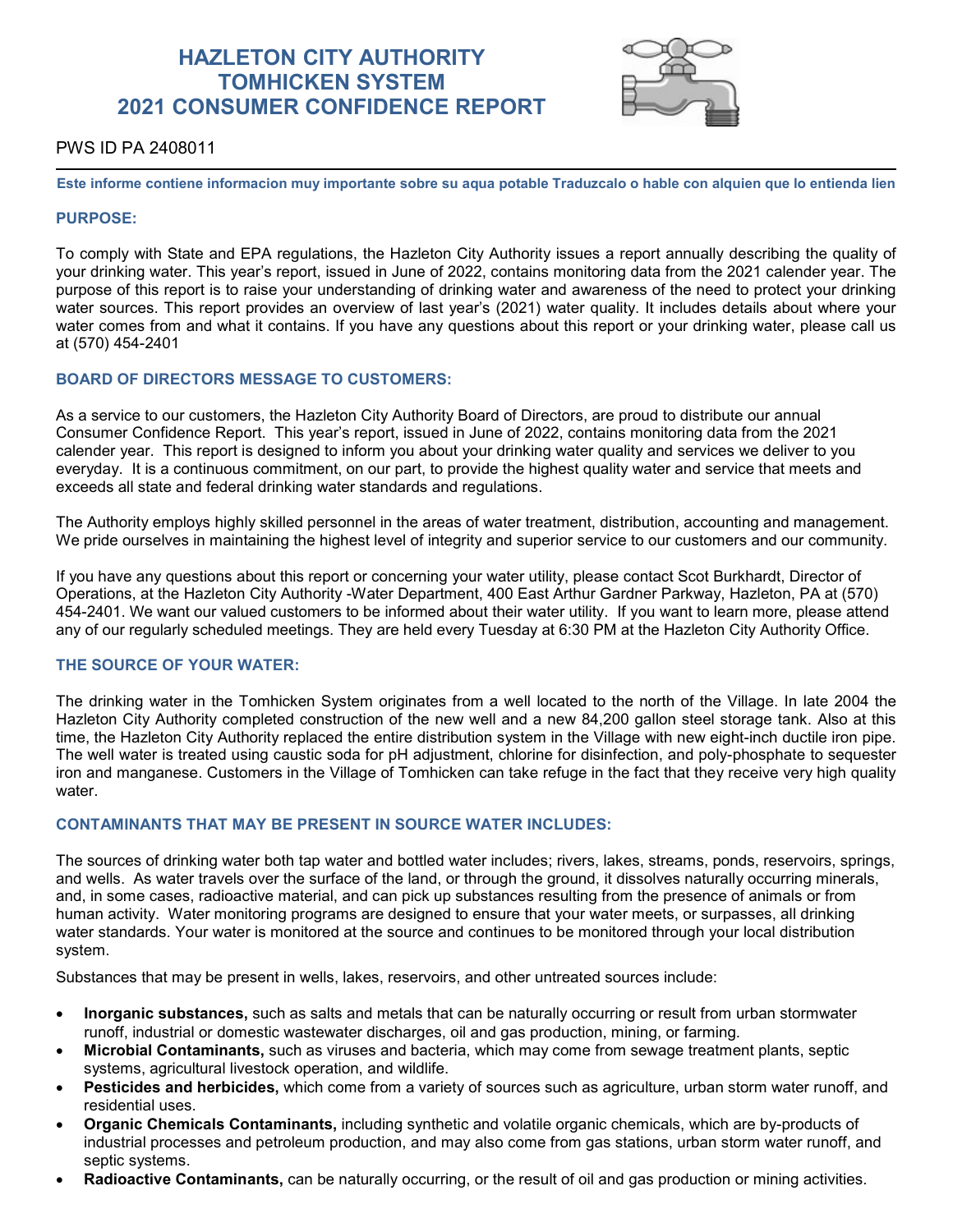# **WATER QUALITY STATEMENT:**

We are pleased to report that during the past year, the water delivered to your home or business complied with all state and federal drinking water requirements. For your information, we have compiled a list in the table below showing what substances were detected in your drinking water during 2021. The Pennsylvania DEP allows us to monitor for some contaminants less than once per year because the concentration of the contaminants does not change frequently. Some of our data, though representative, are more than one year old. Although all of the substances listed below are under the Maximum Contaminant levels (MCL) set by U.S. Environmental Portection Agency and the Pennsylvania DEP, we feel it is important that your know exactly what was detected and how mucn of each substance was present in the water.

# **WATER QUALITY RESULTS – TOMHICKEN SYSTEM**

| Regulated Substances (Measured on the Water Leaving the Treatment Facility) |                 |            |                      |                                    |                     |                        |                                                         |  |  |  |
|-----------------------------------------------------------------------------|-----------------|------------|----------------------|------------------------------------|---------------------|------------------------|---------------------------------------------------------|--|--|--|
| Substance<br>(Units)                                                        | Year<br>Sampled | <b>MCL</b> | MCLG/<br><b>MRDL</b> | Average<br>Amount<br>Leaving Plant | Range<br>Low - High | Compliance<br>Achieved | <b>Typical Source</b>                                   |  |  |  |
| <b>Total Chlorine</b><br>Residual<br>(ppm)                                  | 2021            | N/A        | 4                    | 0.8                                | $0.4 - 1.5$         | Yes                    | Added as<br>disinfectant<br>to the treatment<br>process |  |  |  |

| <b>Bacterial Test Results- Measured from Tomhicken Distribution System</b> |                 |                                                          |                         |                                                 |                        |                                            |  |  |  |  |
|----------------------------------------------------------------------------|-----------------|----------------------------------------------------------|-------------------------|-------------------------------------------------|------------------------|--------------------------------------------|--|--|--|--|
| Substance<br>(Units)                                                       | Year<br>Sampled | MCL                                                      | <b>MCLG</b>             | <b>Highest Percentage</b><br>Detected per Month | Compliance<br>Achieved | Typical<br>Source                          |  |  |  |  |
| Total<br>Coliform<br>% of<br>positive<br>samples)                          | 2021            | No more that 5% of<br>monthly samples can<br>be positive | Zero<br><b>Bacteria</b> | 0                                               | Yes                    | Naturally<br>present in the<br>environment |  |  |  |  |

| <b>Tap Water Samples: Lead and Copper Results</b> |                 |                 |             |                      |                                |                                                      |                        |                                                                                                                                   |  |  |
|---------------------------------------------------|-----------------|-----------------|-------------|----------------------|--------------------------------|------------------------------------------------------|------------------------|-----------------------------------------------------------------------------------------------------------------------------------|--|--|
| Substance<br>(Units)                              | Year<br>Sampled | Action<br>Level | <b>MCLG</b> | Number<br>of Samples | 90 <sup>th</sup><br>Percentile | Number of<br>Samples<br>Above<br><b>Action Level</b> | Compliance<br>Achieved | <b>Typical</b><br>Source                                                                                                          |  |  |
| Lead (ppb)                                        | 2019            | 15              | $\mathbf 0$ | 5                    | <b>ND</b>                      | $\mathbf 0$                                          | Yes                    | Corrosion of<br>household<br>plumbing<br>systems;<br>erosion of<br>natural<br>deposits                                            |  |  |
| Copper<br>(ppm)                                   | 2019            | 1.3             | $\mathbf 0$ | 5                    | 0.11                           | $\mathbf 0$                                          | Yes                    | Corrosion of<br>household<br>plumbing<br>systems;<br>erosion of<br>natural<br>deposits;<br>leaching from<br>wood<br>preservatives |  |  |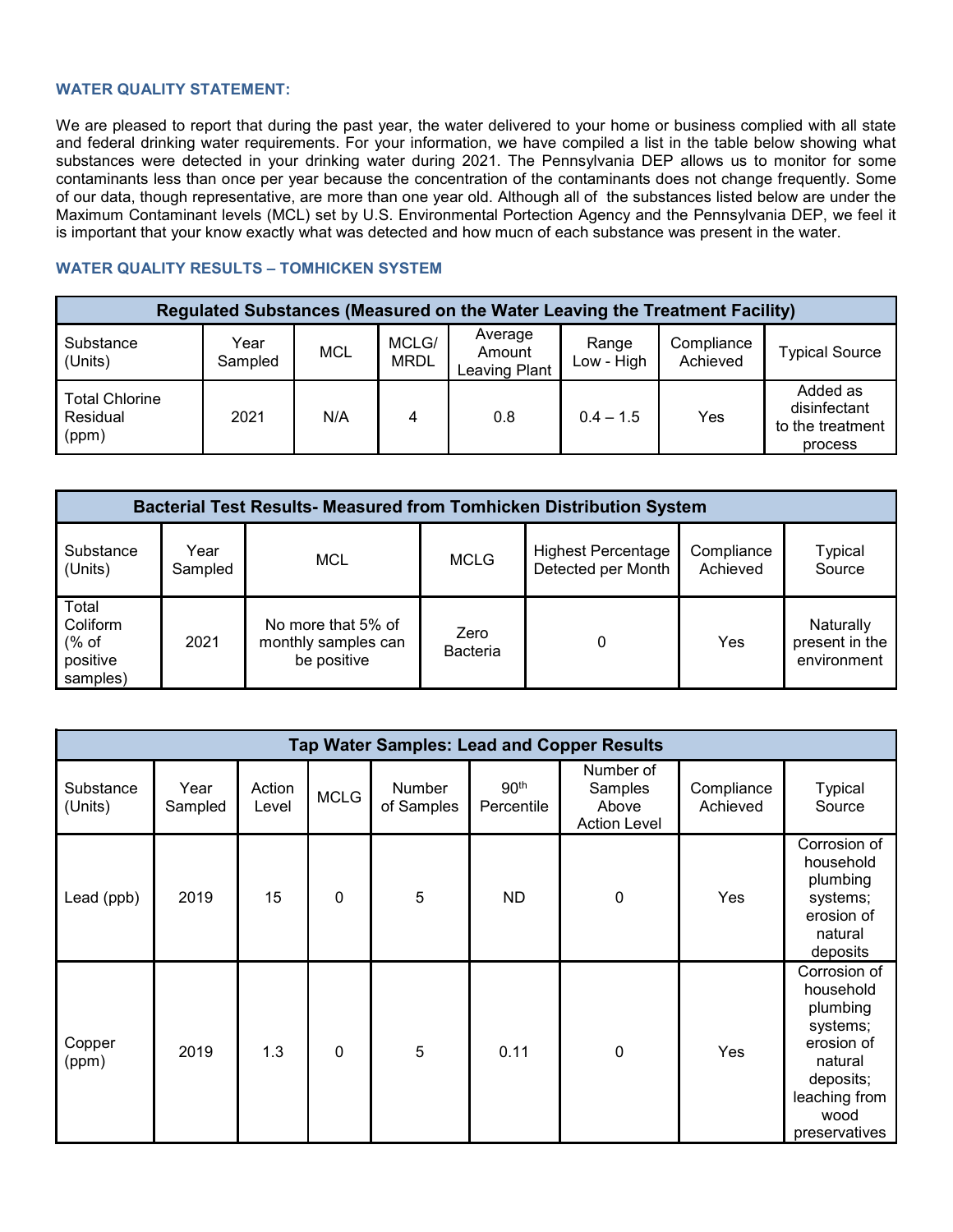| <b>Other Compounds (Measured in the Distribution System)</b> |                 |            |             |                |                     |                        |                                                    |  |  |
|--------------------------------------------------------------|-----------------|------------|-------------|----------------|---------------------|------------------------|----------------------------------------------------|--|--|
| Substance<br>(Units)                                         | Year<br>Sampled | <b>MCL</b> | <b>MCLG</b> | <b>Results</b> | Range<br>Low - High | Compliance<br>Achieved | <b>Typical</b><br>Source                           |  |  |
| Total<br>Trihalomethanes<br>(ppb)                            | 2021            | 80         | N/A         | <b>ND</b>      | $0 - 80$            | Yes                    | By-product of<br>drinking<br>Water<br>chlorination |  |  |
| Total<br><b>Haloacetic Acids</b><br>(ppb)                    | 2021            | 60         | N/A         | <b>ND</b>      | $0 - 60$            | Yes                    | By-product of<br>drinking<br>Water<br>chlorination |  |  |

| <b>Other Compounds (Measured in the Distribution System)</b> |                 |            |             |         |                     |                        |                                                                                                                 |  |  |
|--------------------------------------------------------------|-----------------|------------|-------------|---------|---------------------|------------------------|-----------------------------------------------------------------------------------------------------------------|--|--|
| Substance<br>(Units)                                         | Year<br>Sampled | <b>MCL</b> | <b>MCLG</b> | Results | Range<br>Low - High | Compliance<br>Achieved | <b>Typical Source</b>                                                                                           |  |  |
| <b>Barium</b>                                                | 2021            | 2          | 2           | 0.023   | $0 - 0.023$         | Yes                    | Discharge of<br>drilling wastes;<br>Discharge from<br>metal<br>refineries;<br>Erosion of<br>natural<br>deposits |  |  |

**Some people who drink water containing barium in excess of the MCL over many years could experience an increase in their blood pressure.**

# **HOW TO READ THIS TABLE:**

Starting with a **Substance,** read across left to right. **Year Sampled** is usually in 2021 or prior year. **MCL** shows the highest level of substance (contaminant) allowed. **MCLG** is the goal level for that substance (goal may be set lower than what is allowed). **Highest Amount Detected** represents the measured amount (less is better). **Range** tells the highest and lowest amounts measured. A **Yes** under **Compliance Achieved** means the amount of the substance met government requirements. **Typical Source** tells where the substance usually originates.

## **DEFINITIONS:**

**Action Level (AL):** The concentration of a contaminant, which, if exceeded, triggers treatment or other requirements which a water system must follow.

**Maximum contaminant level (MCL):** The highest level of a contaminant that is allowed in drinking water. MCL's are set as close to the MCLG's as feasible, using the best available treatment technology.

**Maximum contaminant level goal (MCLG):** The level of a contaminant in drinking water, below which there is no known or expected risk to health. MCLG's allow for a margin of safety.

**Maximum Residual Disinfectant Level (MRDL):** The highest level of disinfectant allowed in drinking water. There is convincing evidence that addition of a disinfectant is necessary for control of microbial contamination.

**Nephelometric Turbidity Unit (NTU):** Measurement of the clarity, or turbidity, of the water.

**Treatment Technique (TT):** A required process intended to reduce the level of a contaminant in drinking water.

**Parts Per Million (ppm):** One part substance per million parts of water, or milligram per liter.

**Parts Per Billion (ppb):** One part substance per billion parts of water, or microgram per liter.

**Not Applicable (N/A):** Does not apply to this condition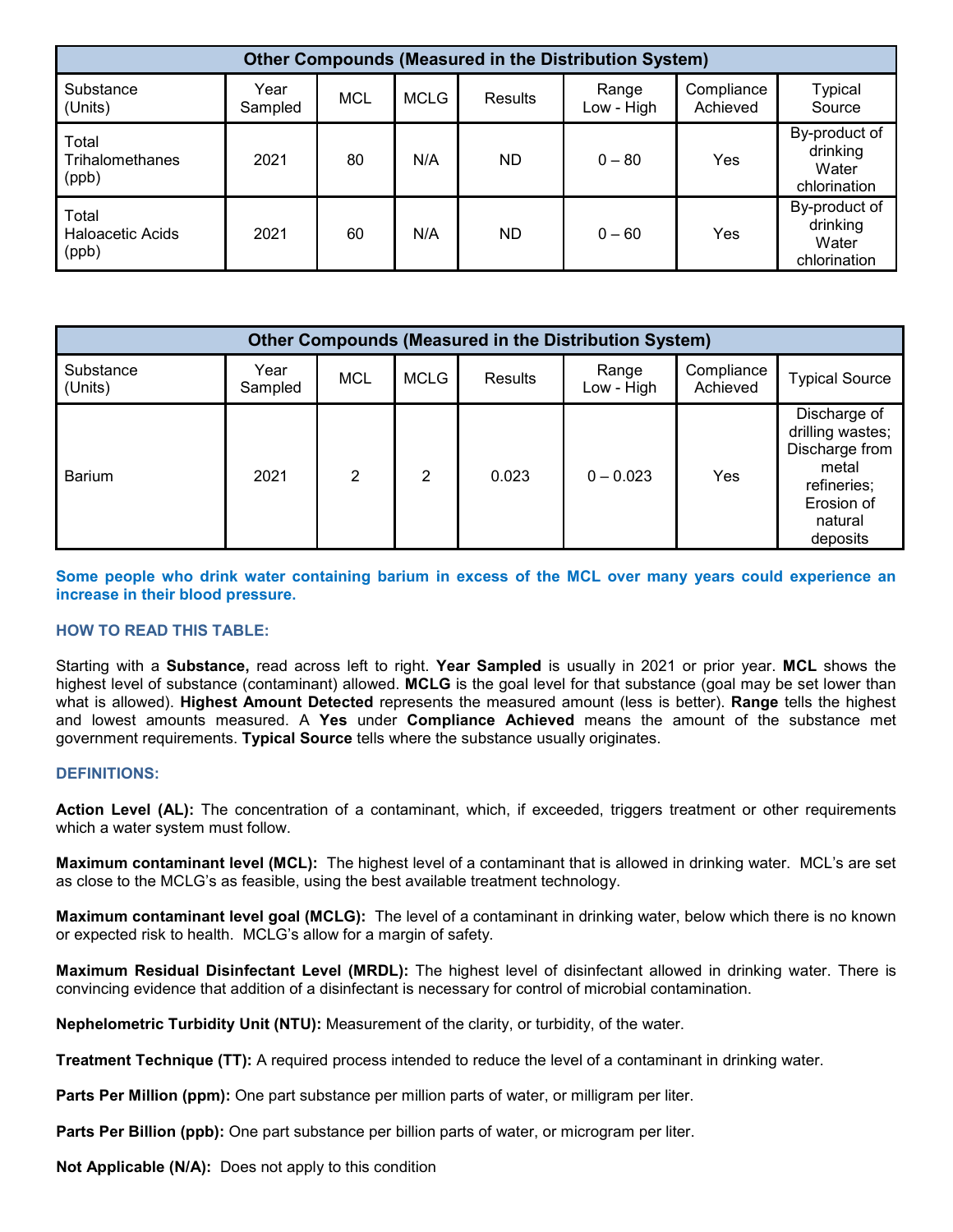**None Detected (ND):** None of this substance was detected in samples collected.

## *SPECIAL HEALTH INFORMATION:*

*Some people may be more vulnerable to contaminants in drinking water than the general population. Immunocompromised persons - such as persons with cancer and undergoing chemotherapy, persons who have undergone organ transplants, people with HIV/AIDS or other immune system disorders, as well as some elderly persons and infants - can be particularly at risk from infections. These people should seek advice about drinking water from their healthcare providers. The Environmental Protection Agency and Centers for Disease Control offer guidelines on the appropriate means to lessen the risk of infection by Cryptosporidium and other microbial contaminants. This information is available by calling the EPA's Safe Drinking Water Hotline at 800-426-4791.*

## **SUBSTANCES EXPECTED TO BE IN DRINKING WATER:**

In order to ensure that tap water is safe to drink. EPA prescribes regulations which limit the amount of certain contaminants in water provided by public water systems. U.S. Food and Drug Administration regulations establish limits for contaminant in bottled water which must provide the same protection for public health. Hazleton City Authority's water treatment processes are designed to reduce any such substances to levels well below any health concern and the processes are controlled to provide maximum protection against microbial and viral pathogens that could be naturally present in surface and groundwater. Drinking water, including bottled water, may reasonably be expected to contain at least small amounts of some contaminants. The presence of contaminant does not necessarily indicate that water poses a health risk. More information about contaminants and potential health effects can be obtained by calling the U.S. Environmental Protection Agency's Safe Drinking Water Hotline (800) 426-4791.

#### **PROTECTING YOUR WATER SOURCE:**

In 2018, the Hazleton City Authority completed comprehensive Source Water Protection Plans to protect their surface water intakes and groundwater wells. This project delineated protection zones for these water sources, identified potential sources of contamination, planned for potential pollution events, and selected management strategies that can be implemented in the future. This assessment found that our sources are potentially most susceptible to agricultural activities, roadways, and mining. Public education and watershed improvements are the primary focus of the program, which will benefit all residents and companies working and living in our service area. Hazleton City Authority encourages you to take an active part in protecting your water supply. More information is available by contacting HCA at 570-454- 2401.

## **OTHER WATER QUALITY PARAMETERS OF INTEREST:**

**Lead Awareness:** If present, elevated levels of lead can cause serious health problems, especially for pregnant women and young children. Lead in drinking water is primarily from materials and components associated with service lines and home plumbing. Hazleton City Authority is responsible for providing high quality drinking water, but cannot control the variety of materials used in plumbing components. When your water has been sitting for several hours, you can minimize the potential for lead exposure by flushing your tap for 30 seconds to 2 minutes before using water for drinking or cooking. If you are concerned about lead in your water, you may wish to have your water tested. Information on lead in drinking water, testing methods, and steps you can take to minimize exposure is available from the Safe Drinking Water Hotline at [http://www.epa.gov/safewater/lead.](http://www.epa.gov/safewater/lead)

Infants and young children are typically more vulnerable to lead in drinking water than the general population. It is possible that lead levels at your home will be higher than at other homes in the community, as a result of materials used in your home's plumbing. If you are concerned about elevated lead levels in your home's water, you may wish to have your water tested by a laboratory at your expense. Flush your tap for 30 seconds to two minutes before using tap water. Additional information is available from the **Safe Drinking Water Hotline at 800-426-4791**.

**Water Hardness:** Water hardness is a measure of the concentration of two minerals naturally present in water – calcium and magnesium. High hardness levels cause soap not to foam as easily as it would at lower levels. Hardness levels in the drinking water in the Tomhicken System range from approximately 25 ppm to 40 ppm, or 1.5 to 2.5 grains per gallon of water.

**pH:** Water in the Tomhicken Distribution System averages approximately 7.0 pH units. A pH of 7.0 is neutral, neither acidic nor basic.

**Fluoride:** The Hazleton City Authority **does not** add fluoride to the drinking water delivered to customers in the Tomhicken System.